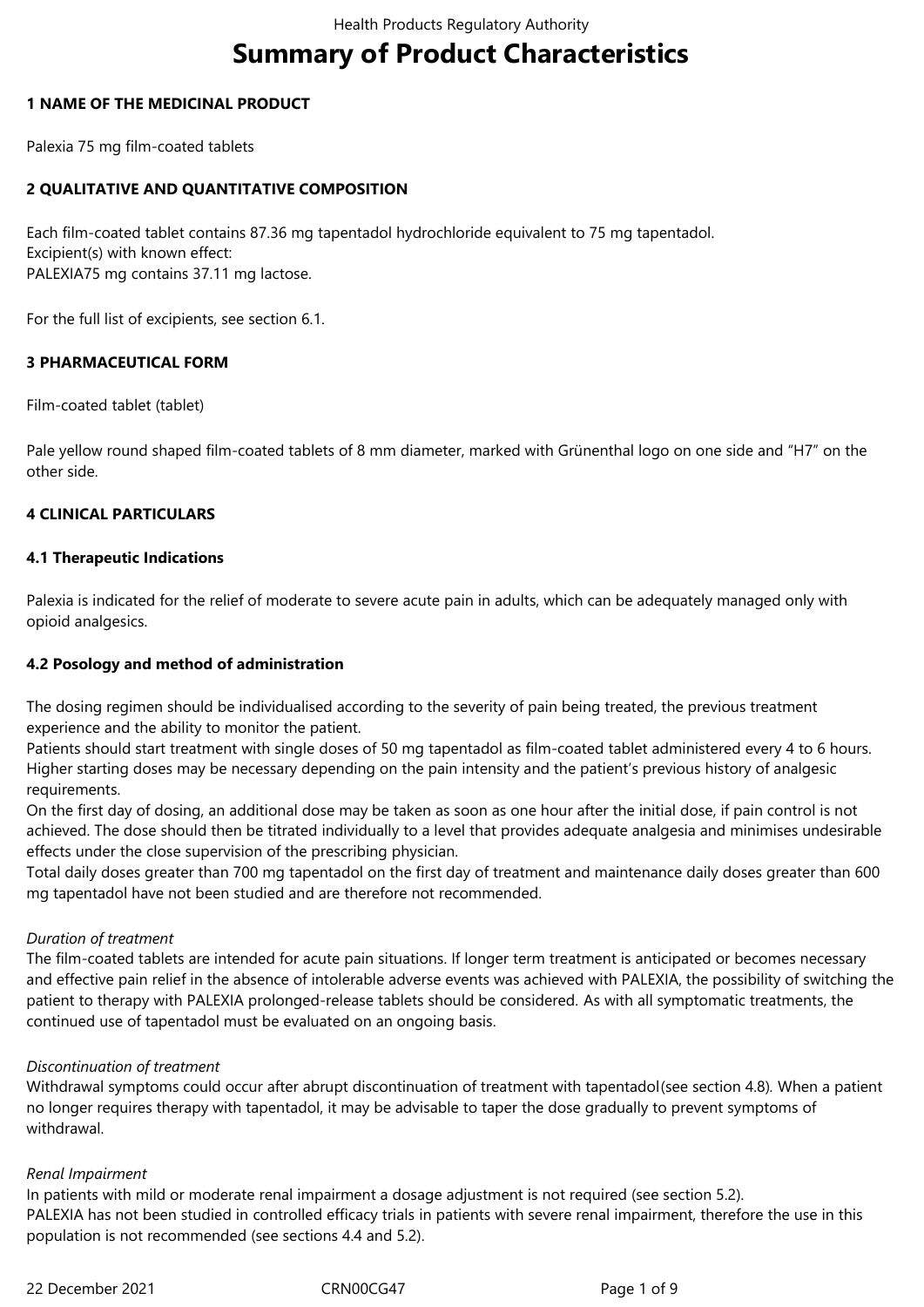### *Hepatic Impairment*

In patients with mild hepatic impairment a dosage adjustment is not required (see section 5.2).

PALEXIA should be used with caution in patients with moderate hepatic impairment. Treatment in these patients should be initiated at the lowest available dose strength, i.e. 50 mg tapentadol as film-coated tablet, and not be administered more frequently than once every 8 hours. At initiation of therapy a daily dose greater than 150 mg tapentadol as film-coated tablet is not recommended. Further treatment should reflect mainten ance of analgesia with acceptable tolerability, to be achieved by either shortening or lengthening the dosing interval (see sections 4.4 and 5.2).

PALEXIAhas not been studied in patients with severe hepatic impairment and therefore, use in this population is not recommended (see sections 4.4 and 5.2).

### *Elderly Patients (persons aged 65 years and over)*

In general, a dose adaptation in elderly patients is not required. However, as elderly patients are more likely to have decreased renal and hepatic function, care should be taken in dose selection as recommended (see sections 4.2 and 5.2).

### *Paediatric Patients*

The safety and efficacy of PALEXIA in children and adolescents below 18 years of age has not yet been established. Therefore PALEXIA is not recommended for use in this population.

### **Method of administration**

PALEXIA should be taken with sufficient liquid. PALEXIA can be taken with or without food.

### **4.3 Contraindications**

### PALEXIA is contraindicated

- in patients with hypersensitivity to tapentadol or to any of the excipients listed in section 6.1
- in situations where active substances with mu-opioid receptor agonist activity are contraindicated, i.e. patients with significant respiratory depression (in unmonitored settings or the absence of resuscitative equipment), and patients with acute or severe bronchial asthma or hypercapnia
- in any patient who has or is suspected of having paralytic ileus
- in patients with acute intoxication with alcohol, hypnotics, centrally acting analgesics, or psychotropic active substances (see section 4.5)

### **4.4 Special warnings and precautions for use**

### *Potential for Abuse and Addiction/ Dependence Syndrome*

Palexia has a potential for abuse and addiction. This should be considered when prescribing or dispensing Palexia in situations where there is concern about an increased risk of misuse, abuse, addiction, or diversion. All patients treated with active substances that have mu-opioid receptor agonist activity should be carefully monitored for signs of abuse and addiction.

### *Respiratory Depression*

At high doses or in mu-opioid receptor agonist sensitive patients, Palexia may produce dose-related respiratory depression. Therefore, Palexia should be administered with caution to patients with impaired respiratory functions. Alternative non-mu-opioid receptor agonist analgesics should be considered and Palexia should be employed only under careful medical supervision at the lowest effective dose in such patients. If respiratory depression occurs, it should be treated as any mu-opioid receptor agonist-induced respiratory depression (see section 4.9).

### *Head Injury and Increased Intracranial Pressure*

Palexia should not be used in patients who may be particularly susceptible to the intracranial effects of carbon dioxide retention such as those with evidence of increased intracranial pressure, impaired consciousness, or coma. Analgesics with mu-opioid receptor agonist activity may obscure the clinical course of patients with head injury. Palexia should be used with caution in patients with head injury and brain tumors.

### *Seizures*

Palexia has not been systematically evaluated in patients with a seizure disorder, and such patients were excluded from clinical trials. However, like other analgesics with mu-opioid agonist activity Palexia is not recommended in patients with a history of a seizure disorder or any condition that would put the patient at risk of seizures.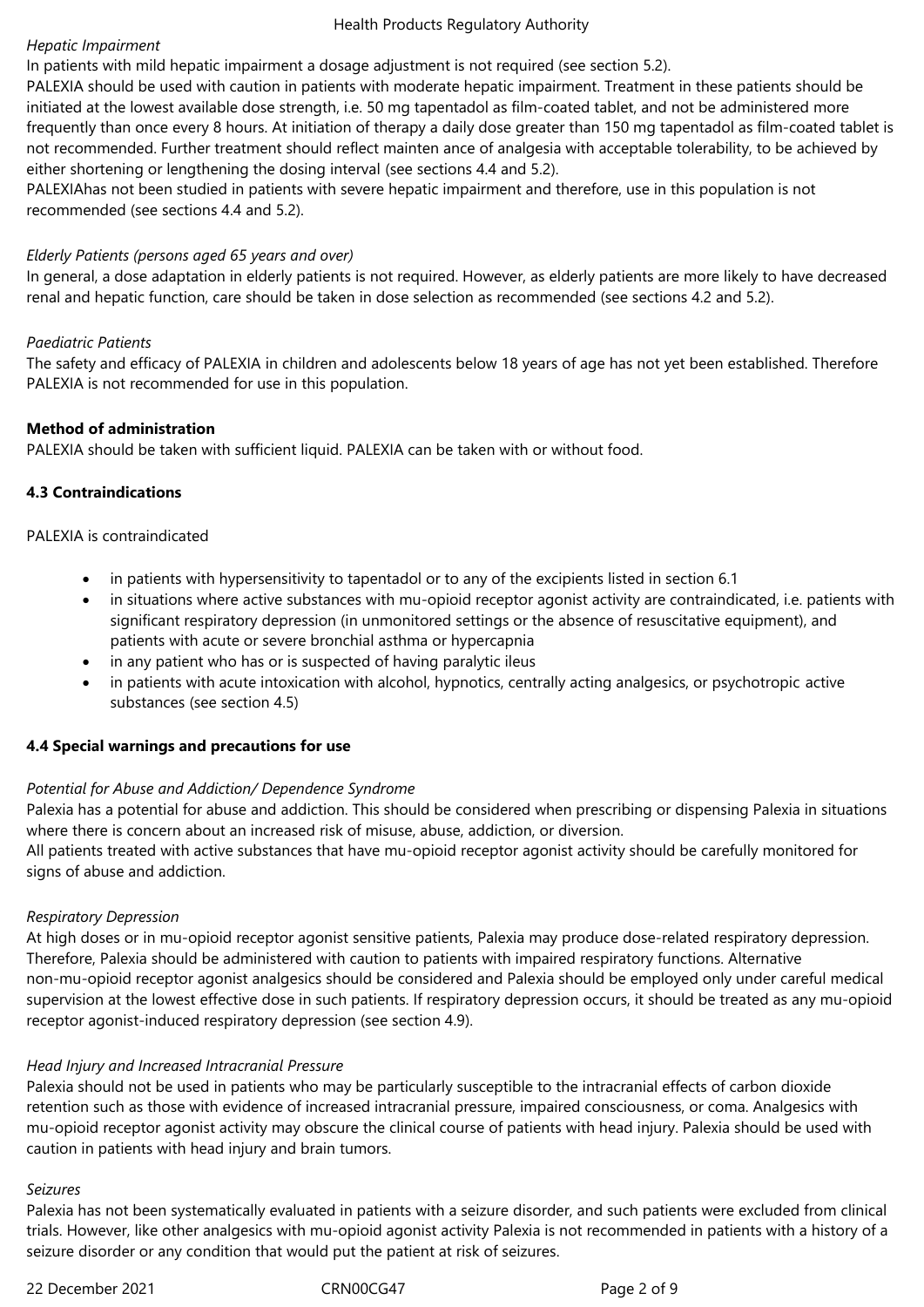# *Renal Impairment*

Palexia has not been studied in controlled efficacy trials in patients with severe renal impairment, therefore the use in this population is not recommended (see section 4.2 and 5.2).

## *Hepatic Impairment*

Subjects with mild and moderate hepatic impairment showed a 2-fold and 4.5-fold increase in systemic exposure, respectively, compared with subjects with normal hepatic function. Palexia should be used with caution in patients with moderate hepatic impairment (see section 4.2 and 5.2), especially upon initiation of treatment.

Palexia has not been studied in patients with severe hepatic impairment and therefore, use in this population is not recommended (see sections 4.2 and 5.2).

### *Use in Pancreatic/Biliary Tract Disease*

Active substances with mu-opioid receptor agonist activity may cause spasm of the sphincter of Oddi. Palexia should be used with caution in patients with biliary tract disease, including acute pancreatitis.

### *Sleep-related breathing disorders*

Opioids can cause sleep-related breathing disorders including central sleep apnea (CSA) and sleep-related hypoxemia. Opioid use increases the risk of CSA in a dose-dependent fashion. In patients who present with CSA, consider decreasing the total opioid dosage.

### *Mixed opioid agonists/antagonists*

Care should be taken when combining Palexia with mixed mu-opioid agonist/antagonists (like pentazocine, nalbuphine) or partial mu-opioid agonists (like buprenorphine). In patients maintained on buprenorphine for the treatment of opioid dependence, alternative treatment options (like e.g. temporary buprenorphine discontinuation) should be considered, if administration of full mu-agonists (like tapentadol) becomes necessary in acute pain situations. On combined use with buprenorphine, higher dose requirements for full mu-receptor agonists have been reported and close monitoring of adverse events such as respiratory depression is required in such circumstances.

Palexia film-coated tablets contain lactose. Patients with rare hereditary problems of galactose intolerance, the Lapp lactase deficiency or glucose-galactose malabsorption, should not take this medicinal product.

### **4.5 Interaction with other medicinal products and other forms of interactions**

### *Sedative medicines such as benzodiazepines or related drugs*

The concomitant use of PALEXIA with sedating medicinal products likesuch as benzodiazepines or other respiratory or CNS depressants (other opioids, antitussives or substitution treatments, barbiturates, antipsychotics, H1-antihistamines, alcohol) increases the risk of sedation, respiratory depression, coma and death because of additive CNS depressant effect. Therefore, when a combined therapy of PALEXIA with a respiratory or CNS depressant is contemplated, the reduction of dose of one or both agents should be considered and the duration of the concomitant use should be limited (see section 4.4).

### *Mixed opioid agonists/antagonists*

Care should be taken when combining PALEXIA with mixed mu-opioid agonist/antagonists (like pentazocine, nalbuphine) or partial mu-opioid agonists (like buprenorphine) (see also section 4.4).

PALEXIA can induce convulsions and increase the potential for selective serotonin reuptake inhibitors (SSRIs), serotonin-norepinephrine reuptake inhibitors (SNRIs), tricyclic antidepressants, antipsychotics and other medicinal products that lower the seizure threshold to cause convulsions.

There have been reports of serotonin syndrome in a temporal connection with the therapeutic use of tapentadol in combination with serotoninergic medicinal products such as selective serotonin re-uptake inhibitors (SSRIs), serotonin-norepinephrine reuptake inhibitors (SNRIs) and tricyclic antidepressants.Serotonin syndrome is likely when one of the following is observed:

- Spontaneous clonus
- Inducible or ocular clonus with agitationor diaphoresis
- Tremor and hyperreflexia
- Hypertonia and body temperature >38°C and inducible ocular clonus.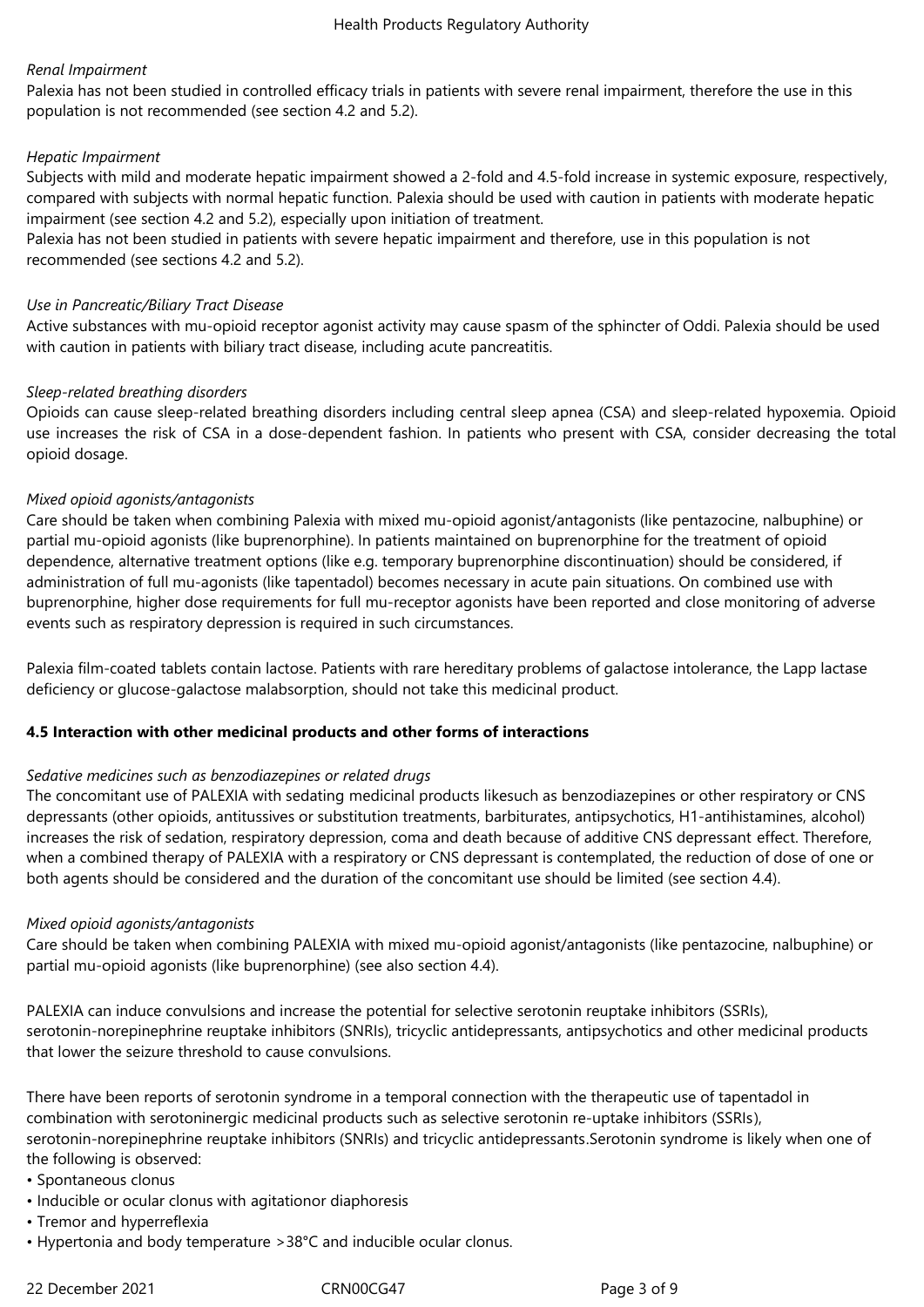Withdrawal of the serotoninergic medicinal products usually brings about a rapid improvement. Treatment depends on the nature and severity of the symptoms.

The major elimination pathway for tapentadol is conjugation with glucuronic acid mediated via uridine diphosphate transferase (UGT) mainly UGT1A6, UGT1A9 and UGT2B7 isoforms. Thus, concomitant administration with strong inhibitors of these isoenzymes (e.g. ketoconazole, fluconazole, meclofenamic acid) may lead to increased systemic exposure of tapentadol (see section 5.2).

For patients on tapentadol treatment, caution should be exercised if concomitant drug administration of strong enzyme inducing drugs (e.g. rifampicin, phenobarbital, St John's Wort (hypericum perforatum)) starts or stops, since this may lead to decreased efficacy or risk for adverse effects, respectively

Treatment with PALEXIA should be avoided in patients who are receiving monoamine oxidase (MAO) inhibitors or who have taken them within the last 14 days due to potential additive effects on synaptic noradrenaline concentrations which may result in adverse cardiovascular events, such as hypertensive crisis.

# **4.6 Fertility, pregnancy and lactation**

# *Pregnancy*

There is very limited amount of data from the use in pregnant women.

Studies in animals have not shown teratogenic effects. However, delayed development and embryotoxicity were observed at doses resulting in exaggerated pharmacology (mu-opioid-related CNS effects related to dosing above the therapeutic range). Effects on the postnatal development were already observed at the maternal NOAEL (see section 5.3).

PALEXIA should be used during pregnancy only if the potential benefit justifies the potential risk to the foetus. Long-term maternal use of opioids during pregnancy coexposes the fetus. The newborn may experience subsequent neonatal withdrawal syndrome (NOWS). Neonatal opioid withdrawal syndrome can be life-threatening if not recognized and treated. An antidote for the newborn should be readily available.

# *Labour and Delivery*

The effect of tapentadol on labour and delivery in humans is unknown. PALEXIA is not recommended for use in women during and immediately before labour and delivery. Due to the mu-opioid receptor agonist activity of tapentadol, new-born infants whose mothers have been taking tapentadol should be monitored for respiratory depression.

# *Breast-feeding*

There is no information on the excretion of tapentadol in human milk. From a study in rat pups suckled by dams dosed with tapentadol it was concluded that tapentadol is excreted in milk (see section 5.3). Therefore, a risk to the suckling child cannot be excluded. PALEXIA should not be used during breast feeding.

### *Fertility*

No human data on the effect of PALEXIA on fertility are available. In a fertility and early embryonic development study, no effects on reproductive parameters were observed in male or female rats (see section 5.3).

### **4.7 Effects on ability to drive and use machines**

Palexia may have major influence on the ability to drive and use machines, because it may adversely affect central nervous system functions (see section 4.8). This has to be expected especially at the beginning of treatment, when any changes of dosage occur as well as in connection with the use of alcohol or tranquilisers (see section 4.4). Patients should be cautioned as to whether driving or use of machines is permitted.

### **4.8 Undesirable effects**

The adverse drug reactions that were experienced by patients in the placebo controlled trials performed with PALEXIA were predominantly of mild and moderate severity. The most frequent adverse drug reactions were in the gastrointestinal and central nervous system (nausea, vomiting, somnolence, dizziness and headache).

The table below lists adverse drug reactions that were identified from clinical trials performed with PALEXIA and from post-marketing environment. They are listed by class and frequency. Frequencies are defined as very common (≥1/10);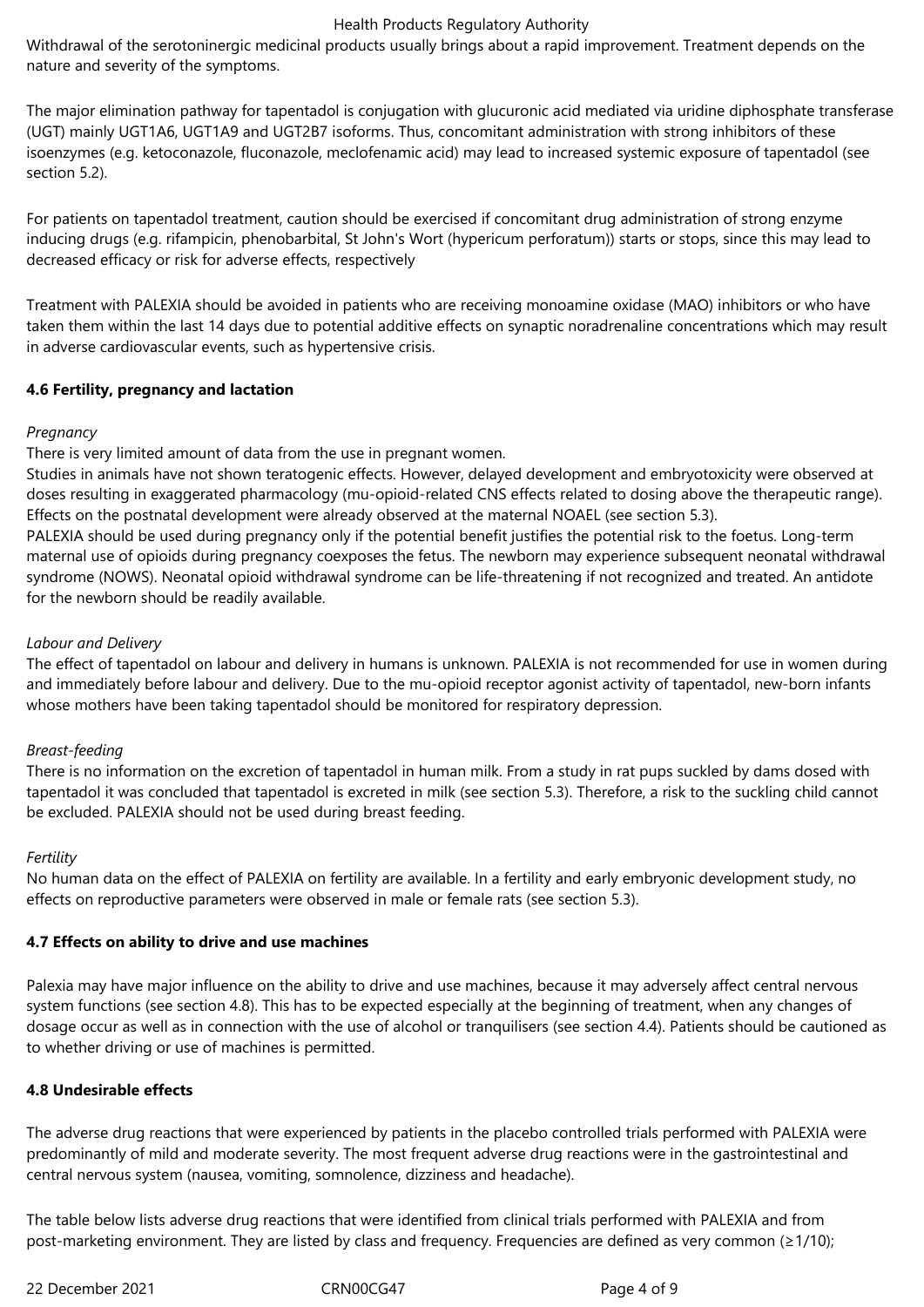common (≥1/100 to <1/10); uncommon (≥1/1,000 to <1/100); rare (≥1/10,000 to <1/1,000); very rare (<1/10,000), not known (cannot be estimated from the available data).

| <b>ADVERSE DRUG REACTIONS</b>                            |                                       |                                                                                                 |                                                                                                                                                                                         |                                                                                    |                |
|----------------------------------------------------------|---------------------------------------|-------------------------------------------------------------------------------------------------|-----------------------------------------------------------------------------------------------------------------------------------------------------------------------------------------|------------------------------------------------------------------------------------|----------------|
|                                                          | <b>Frequency</b>                      |                                                                                                 |                                                                                                                                                                                         |                                                                                    |                |
| <b>System Organ Class</b>                                |                                       |                                                                                                 |                                                                                                                                                                                         |                                                                                    |                |
|                                                          | <b>Very</b><br>common                 | <b>Common</b>                                                                                   | <b>Uncommon</b>                                                                                                                                                                         | Rare                                                                               | <b>Unknown</b> |
| Immune system disorders                                  |                                       |                                                                                                 |                                                                                                                                                                                         | Drug<br>hypersensitivity*                                                          |                |
| <b>Metabolism and nutrition disorders</b>                |                                       | Decreased                                                                                       |                                                                                                                                                                                         |                                                                                    |                |
|                                                          |                                       | appetite                                                                                        |                                                                                                                                                                                         |                                                                                    |                |
| <b>Psychiatric</b><br>disorders                          |                                       | Anxiety,<br>Confusional<br>state,<br>Hallucination,<br>Sleep<br>disorder,<br>Abnormal<br>dreams | Depressed<br>mood,<br>Disorientation,<br>Agitation,<br>Nervousness,<br>Restlessness,<br>Euphoric<br>mood                                                                                | Thinking<br>abnormal                                                               | Delirium**     |
| Nervous system disorders                                 | Dizziness,<br>Somnolence,<br>Headache | Tremor                                                                                          | Disturbance in<br>attention,<br>Memory<br>impairment,<br>Presyncope,<br>Sedation,<br>Ataxia,<br>Dysarthria,<br>Hypoaesthesia,<br>Paraesthesia,<br>Muscle<br>contractions<br>involuntary | Convulsion,<br>Depressed level<br>of<br>consciousness,<br>Coordination<br>abnormal |                |
| <b>Eye disorders</b>                                     |                                       |                                                                                                 | Visual<br>disturbance                                                                                                                                                                   |                                                                                    |                |
| <b>Cardiac disorders</b>                                 |                                       |                                                                                                 | Heart rate<br>increased,<br>Palpitations                                                                                                                                                | Heart rate<br>decreased                                                            |                |
| <b>Vascular disorders</b>                                |                                       | Flushing                                                                                        | Blood pressure<br>decreased                                                                                                                                                             |                                                                                    |                |
| Respiratory, thoracic and mediastinal<br>disorders       |                                       |                                                                                                 | Respiratory<br>depression,<br>Oxygen<br>saturation<br>decreased,<br>Dyspnoea,                                                                                                           |                                                                                    |                |
| <b>Gastrointestinal disorders</b>                        | Nausea,<br>Vomiting                   | Constipation,<br>Diarrhoea,<br>Dyspepsia,<br>Dry mouth                                          | Abdominal<br>discomfort                                                                                                                                                                 | Impaired<br>gastric<br>emptying                                                    |                |
| Skin and subcutaneous tissue disorders                   |                                       | Pruritus,<br>Hyperhidrosis,<br>Rash                                                             | Urticaria                                                                                                                                                                               |                                                                                    |                |
| <b>Musculoskeletal and connective tissue</b><br>disorder |                                       | Muscle<br>spasms                                                                                | Sensation of<br>heaviness                                                                                                                                                               |                                                                                    |                |
| <b>Renal and urinary disorders</b>                       |                                       |                                                                                                 | Urinary<br>hesitation,<br>Pollakiuria                                                                                                                                                   |                                                                                    |                |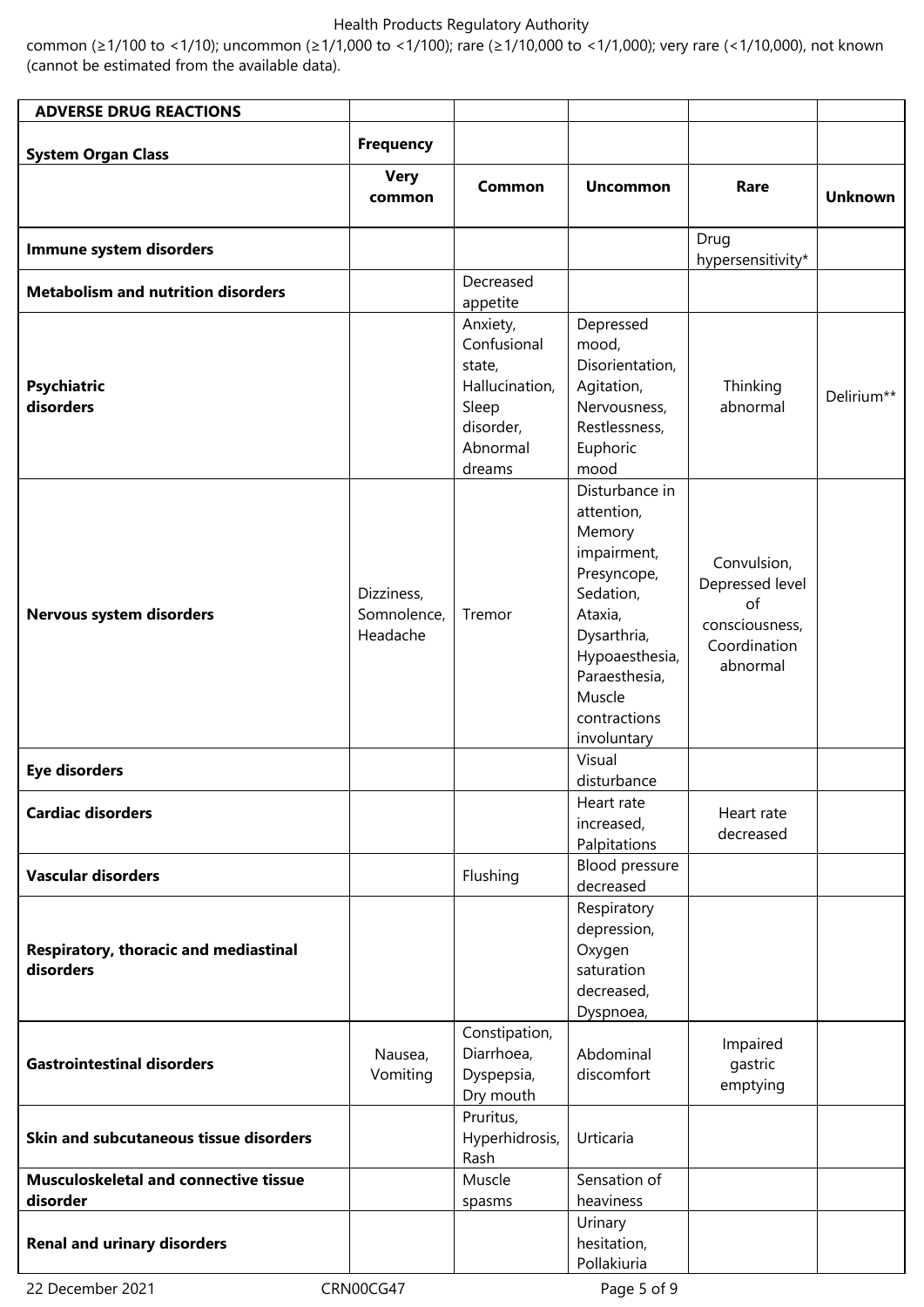|                                                  | Asthenia,   | syndrome,      |  |
|--------------------------------------------------|-------------|----------------|--|
|                                                  | Fatigue,    | Oedema,        |  |
| <b>General disorders and administration site</b> | Feeling of  | Feeling        |  |
| conditions                                       | body        | abnormal,      |  |
|                                                  | temperature | Feeling drunk, |  |
|                                                  | change      | Irritability,  |  |
|                                                  |             | Feeling of     |  |
|                                                  |             | relaxation     |  |

*\* Post-marketing rare events of angioedema, anaphylaxis and anaphylactic shock have been reported.*

*\*\* Post marketing cases of delirium were observed in patients with additional risk factors such as cancer and advanced age.* 

Clinical trials performed with PALEXIA with patient exposure up to 90 days have shown little evidence of withdrawal symptoms upon abrupt discontinuations and these were generally classified as mild, when they occurred. Nevertheless, physicians should be vigilant for symptoms of withdrawal (see section 4.2) and treat patients accordingly should they occur.

The risk of suicidal ideation and suicides committed is known to be higher in patients suffering from chronic pain. In addition, substances with a pronounced influence on the monoaminergic system have been associated with an increased risk of suicidality in patients suffering from depression, especially at the beginning of treatment. For tapentadol data from clinical trials and post-marketing reports do not provide evidence for an increased risk.

# Reporting of suspected adverse reactions

Reporting suspected adverse reactions after authorisation of the medicinal product is important. It allows continued monitoring of the benefit/risk balance of the medicinal product. Healthcare professionals are asked to report any suspected adverse reactions via HPRA Pharmacovigilance, Website: www.hpra.ie.

# **4.9 Overdose**

### *Symptoms*

Human experience with overdose of tapentadol is very limited. Preclinical data suggest that symptoms similar to those of other centrally acting analgesics with mu-opioid receptor agonist activity are to be expected upon intoxication with tapentadol. In principle, these symptoms include, referring to the clinical setting, in particular miosis, vomiting, cardiovascular collapse, consciousness disorders up to coma, convulsions and respiratory depression up to respiratory arrest.

### *Management*

Management of overdose should be focused on treating symptoms of mu-opioid agonism. Primary attention should be given to re-establishment of a patent airway and institution of assisted or controlled ventilation when overdose of tapentadol is suspected.

Pure opioid receptor antagonists such as naloxone are specific antidotes to respiratory depression resulting from opioid overdose. Respiratory depression following an overdose may outlast the duration of action of the opioid receptor antagonist. Administration of an opioid receptor antagonist is not a substitute for continuous monitoring of airway, breathing, and circulation following an opioid overdose. If the response to opioid receptor antagonists is suboptimal or only brief in nature, an additional dose of antagonist (e.g. naloxone) should be administered as directed by the manufacturer of the product. Gastrointestinal decontamination may be considered in order to eliminate unabsorbed active substance. Gastrointestinal decontamination with activated charcoal or by gastric lavage may be considered within 2 hours after intake. Before attempting gastrointestinal decontamination, care should be taken to secure the airway.

### **5 PHARMACOLOGICAL PROPERTIES**

# **5.1 Pharmacodynamic properties**

Pharmacotherapeutic group: Analgesics; opioids; other opioids ATC code: N02AX06

Tapentadol is a strong analgesic with mu-opioid agnostic and additional noradrenaline reuptake inhibition properties. Tapentadol exerts its analgesic effects directly without a pharmacologically active metabolite.

Tapentadol demonstrated efficacy in preclinical models of nociceptive, neuropathic, visceral and inflammatory pain; Efficacy has been verified in clinical trials with tapentadol film-coated tablets covering nociceptive pain conditions including

22 December 2021 CRN00CG47 Page 6 of 9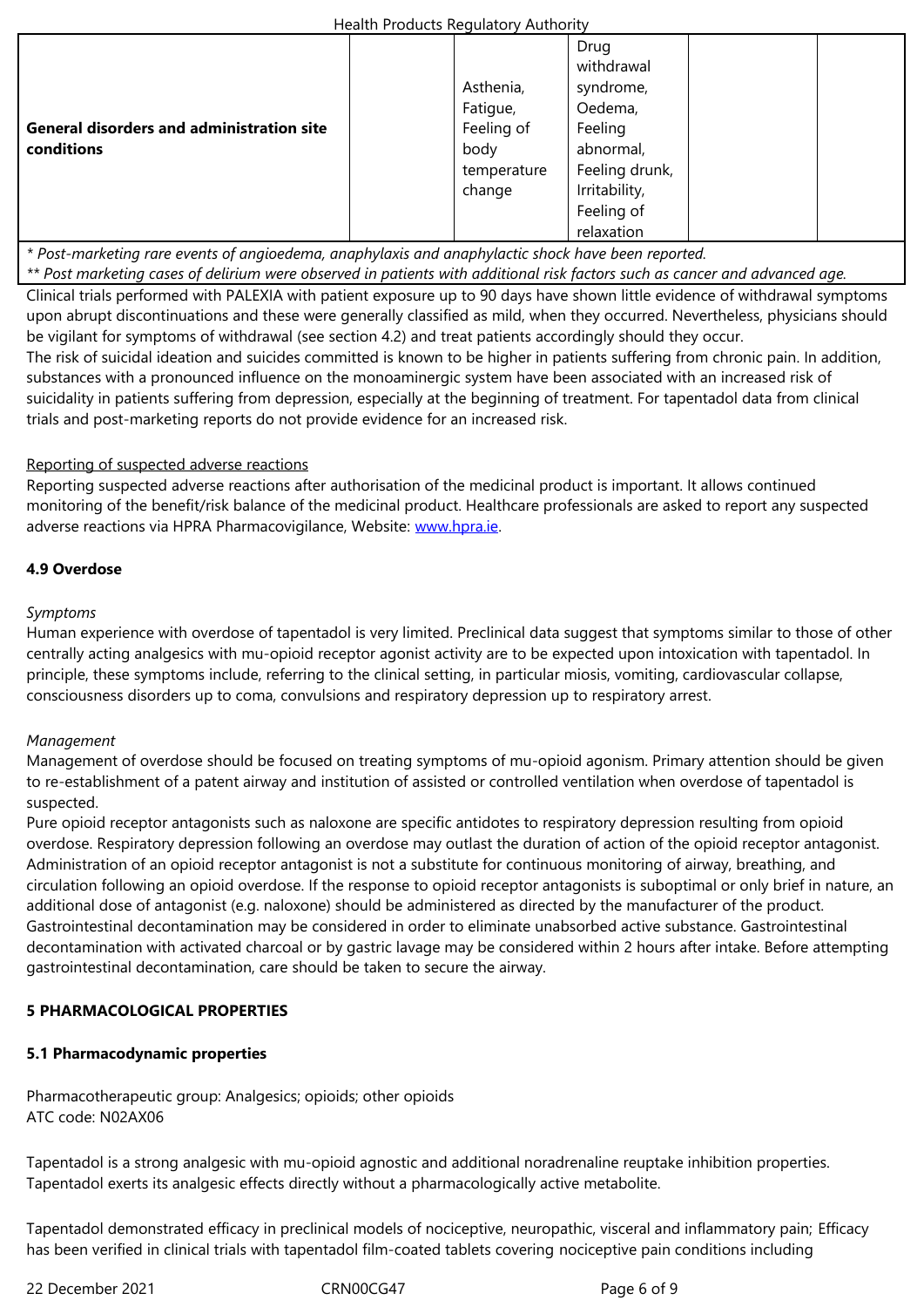postoperative orthopaedic and abdominal pain as well as chronic pain due to osteoarthritis of the hip or knee. In general the analgesic effect of tapentadol in nociceptive pain trials was similar to that observed with a strong opioid used as comparator.

Effects on the cardiovascular system: In a thorough human QT trial, no effect of multiple therapeutic and supratherapeutic doses of tapentadol on the QT interval was shown. Similarly, tapentadol had no relevant effect on other ECG parameters (heart rate, PR interval, QRS duration, T-wave or U-wave morphology).

### *Paediatric population*

The European Medicines Agency has deferred the obligation to submit the results of studies with Palexia in all subsets of the paediatric population in moderate to severe acute pain.

See section 4.2 for information on paediatric use.

# **5.2 Pharmacokinetic properties**

# *Absorption*

Tapentadol is rapidly and completely absorbed after oral administration of PALEXIA. Mean absolute bioavailability after single-dose administration (fasting) is approximately 32% due to extensive first-pass metabolism. Maximum serum concentrations of tapentadol are typically observed at around 1.25 hours after administration of film-coated tablets. Dose-proportional increases in the C<sub>max</sub> and AUC values of tapentadol have been observed after administration of film-coated tablets over the oral therapeutic dose range.

A multiple (every 6 hour) dose trial with doses ranging from 75 to 175 mg tapentadol administered as film-coated tablets showed an accumulation ratio between 1.4 and 1.7 for the parent active substance and between 1.7 and 2.0 for the major metabolite tapentadol‑O-glucuronide, which are primarily determined by the dosing interval and apparent half-life of tapentadol and its metabolite. Steady state serum concentrations of tapentadol are reached on the second day of the treatment regimen.

# *Food Effect*

The AUC and C<sub>max</sub> increased by 25% and 16%, respectively, when film-coated tablets were administered after a high-fat, high-calorie breakfast. The time to maximum plasma concentration was delayed by 1.5 hours under these conditions.Based on efficacy data obtained at early assessment time points during phase II/III trials, the food effect does not appear to be of clinical relevance PALEXIA may be given with or without food.

# *Distribution*

Tapentadol is widely distributed throughout the body. Following intravenous administration, the volume of distribution (Vz) for tapentadol is 540 +/- 98 l. The serum protein binding is low and amounts to approximately 20%.

# *Metabolism*

In humans, the metabolism of tapentadol is extensive. About 97% of the parent compound is metabolised. The major pathway of tapentadol metabolism is conjugation with glucuronic acid to produce glucuronides. After oral administration approximately 70% of the dose is excreted in urine as conjugated forms (55% glucuronide and 15% sulfate of tapentadol). Uridine diphosphate glucuronyl transferase (UGT) is the primary enzyme involved in the glucuronidation (mainly UGT1A6, UGT1A9 and UGT2B7 isoforms). A total of 3% of active substance is excreted in urine as unchanged active substance. Tapentadol is additionally metabolised to N-desmethyl tapentadol (13%) by CYP2C9 and CYP2C19 and to hydroxy tapentadol (2%) by CYP2D6, which are further metabolised by conjugation. Therefore, active substance metabolism mediated by cytochrome P450 system is of less importance than glucoronidation.

None of the metabolites contributes to the analgesic activity.

### *Elimination*

Tapentadol and its metabolites are excreted almost exclusively (99%) via the kidneys. The total clearance after intravenous administration is 1530 +/- 177 ml/min Terminal half-life is on average 4 hours after oral administration.

# *Special populations*

### *Elderly patients*

The mean exposure (AUC) to tapentadol was similar in a trial with elderly subjects (65-78 years of age) compared to young adults (19-43 years of age), with a 16% lower mean  $C_{max}$  observed in the elderly subject group compared to young adult subjects.

### *Renal Impairment*

22 December 2021 CRN00CG47 Page 7 of 9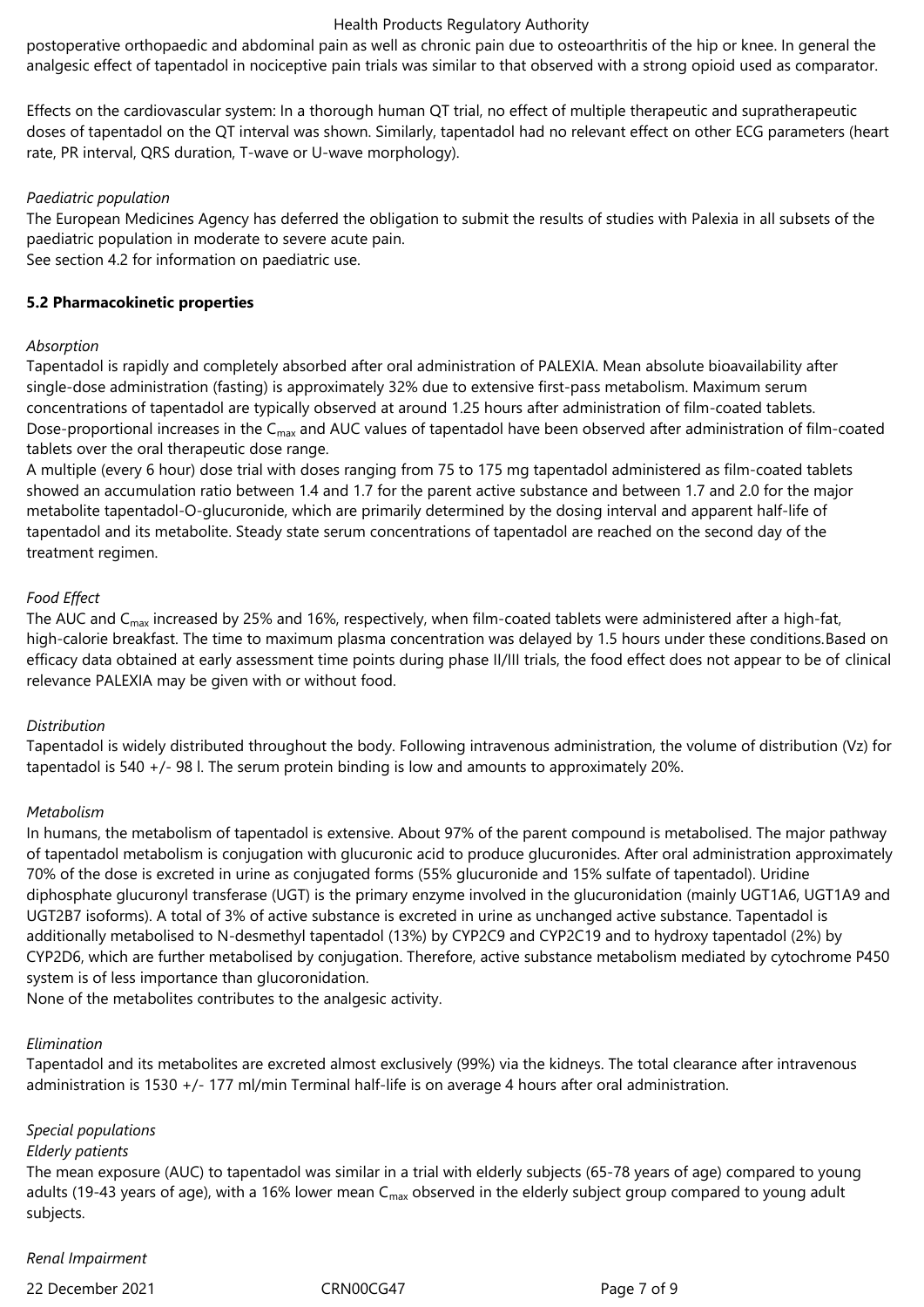AUC and  $C_{\text{max}}$  of tapentadol were comparable in subjects with varying degrees of renal function (from normal to severely impaired). In contrast, increasing exposure (AUC) to tapentadol-O-glucuronide was observed with increasing degree of renal impairment. In subjects with mild, moderate, and severe renal impairment, the AUC of tapentadol-O-glucuronide are 1.5-, 2.5-, and 5.5-fold higher compared with normal renal function, respectively.

### *Hepatic Impairment*

Administration of tapentadol resulted in higher exposures and serum levels to tapentadol in subjects with impaired hepatic function compared to subjects with normal hepatic function. The ratio of tapentadol pharmacokinetic parameters for the mild and moderate hepatic impairment groups in comparison to the normal hepatic function group were 1.7 and 4.2, respectively, for AUC; 1.4 and 2.5, respectively, for Cmax; and 1.2 and 1.4, respectively, for t1/2. The rate of formation of tapentadol-O-glucuronide was lower in subjects with increased liver impairment.

# *Pharmacokinetic Interactions*

Tapentadol is mainly metabolised by glucuronidation, and only a small amount is metabolised by oxidative pathways. As glucuronidation is a high capacity/low affinity system, which is not easily saturated even in disease, and as therapeutic concentrations of active substances are generally well below the concentrations needed for potential inhibition of glucuronidation, any clinically relevant interactions caused by glucoronidation are unlikely to occur. In a set of drug-drug interaction trials using paracetamol, naproxen, acetylsalicylic acid and probenecid, a possible influence of these active substances on the glucuronidation of tapentadol was investigated. The trials with probe active substances naproxen (500 mg twice daily for 2 days) and probenecid (500 mg twice daily for 2 days) showed increases in AUC of tapentadol by 17% and 57%, respectively. Overall, no clinically relevant effects on the serum concentrations of tapentadol were observed in these trials. Furthermore, interaction trials of tapentadol with metoclopramide and omeprazole were conducted to investigate a possible influence of these active substances on the absorption of tapentadol. These trials also showed no clinically relevant effects on tapentadol serum concentrations.

*In vitro* studies did not reveal any potential of tapentadol to either inhibit or induce cytochrome P450 enzymes. Thus, clinically relevant interactions mediated by the cytochrome P450 system are unlikely to occur.

Plasma protein binding of tapentadol is low (approximately 20%). Therefore, the likelihood of pharmacokinetic drug-drug interactions by displacement from the protein binding site is low.

# **5.3 Preclinical safety data**

Tapentadol was not genotoxic in bacteria in the Ames test. Equivocal findings were observed in an in vitro chromosomal aberration test, but when the test was repeated the results were clearly negative. Tapentadol was not genotoxic in vivo, using the two endpoints of chromosomal aberration and unscheduled DNA synthesis, when tested up to the maximum tolerated dose. Long-term animal studies did not identify a potential carcinogenic risk relevant to humans.

Tapentadol had no influence on male or female fertility in rats but there was reduced in utero survival at the high dose. It is not known whether this was mediated via the male or the female. Tapentadol showed no teratogenic effects in rats and rabbits following intravenous and subcutaneous exposure. However, delayed development and embryotoxicity were observed after administration of doses resulting in exaggerated pharmacology (mu-opioid related CNS effects related to dosing above the therapeutic range). After intravenous dosing in rats reduced in utero survival was seen. In rats, tapentadol caused increased mortality of the  $F_1$  pups that were directly exposed via milk between days 1 and 4 postpartum already at dosages that did not provoke maternal toxicities. There were no effects on neurobehavioral parameters.

Excretion into breast milk was investigated in rat pups suckled by dams dosed with tapentadol. Pups were dose-dependently exposed to tapentadol and tapentadol O-glucuronide. It was concluded that tapentadol is excreted in milk.

### **6 PHARMACEUTICAL PARTICULARS**

### **6.1 List of excipients**

Tablet core: Microcrystalline cellulose Lactose monohydrate Croscarmellose sodium Povidone K30 Magnesium stearate

22 December 2021 CRN00CG47 Page 8 of 9 Tablet coat: Polyvinylalcohol